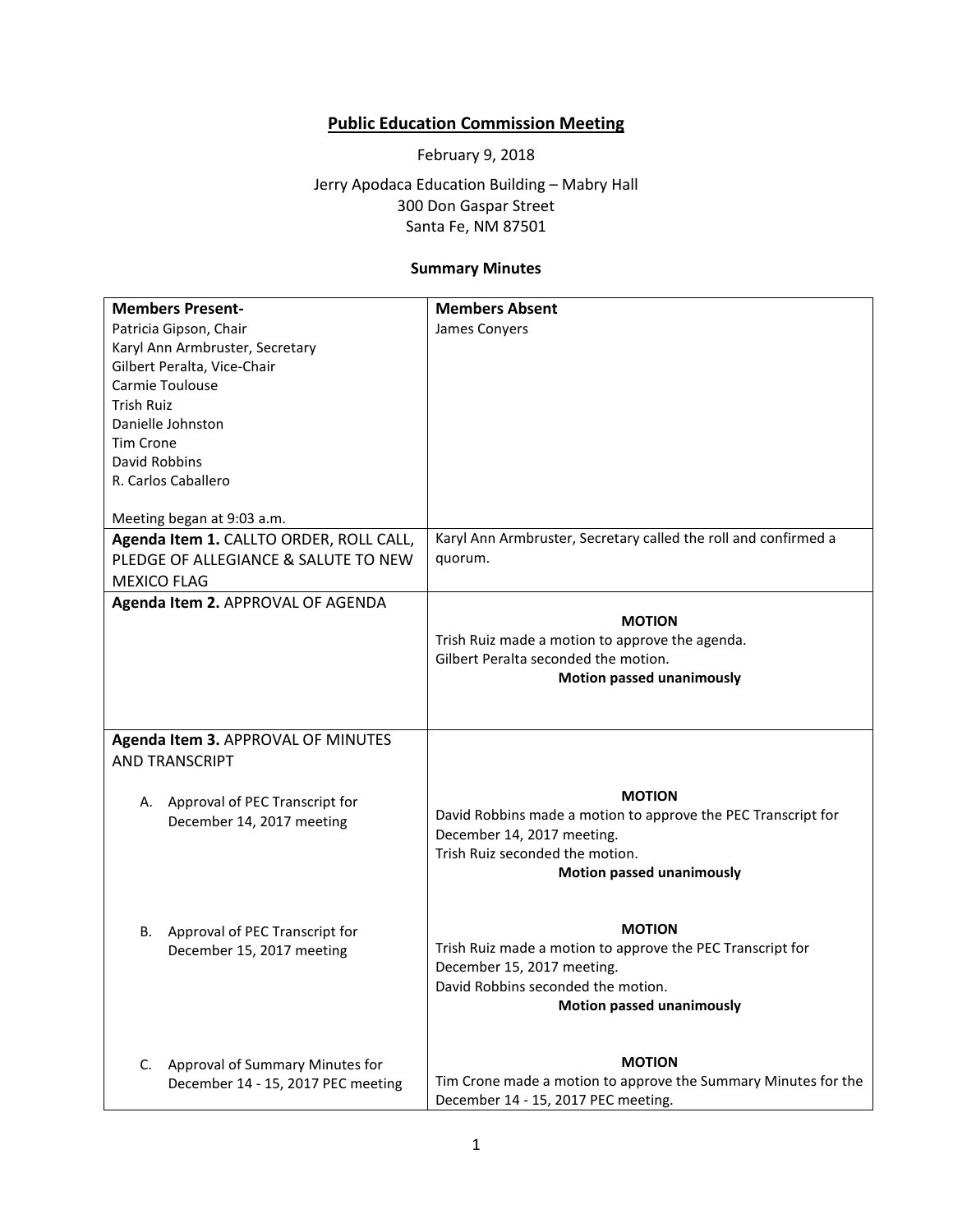|                                                                                                                              | Trish Ruiz seconded the motion.<br><b>Motion passed unanimously</b>                                                                                                                                                                                                                                                                      |
|------------------------------------------------------------------------------------------------------------------------------|------------------------------------------------------------------------------------------------------------------------------------------------------------------------------------------------------------------------------------------------------------------------------------------------------------------------------------------|
| Agenda Item 4. PUBLIC COMMENT                                                                                                | Recorded comments are available in full transcript.                                                                                                                                                                                                                                                                                      |
| Agenda Item 5. ELECTON OF 2018 PEC<br><b>OFFICERS</b>                                                                        | <b>ACTION</b><br>Carmie Toulouse nominated Patricia Gipson for Chair.<br>Patricia Gipson accepted the nomination.<br>Patricia Gipson was elected Chairwoman by a unanimous vote.                                                                                                                                                         |
|                                                                                                                              | <b>ACTION</b><br>Trish Ruiz nominated Gilbert Peralta for Vice Chair.<br>Gilbert Peralta accepted the nomination.<br>Gilbert Peralta was elected Vice Chairman by a unanimous vote.                                                                                                                                                      |
|                                                                                                                              | <b>ACTION</b><br>David Robbins nominated Karyl Ann Armbruster for Secretary.<br>Karyl Ann Armbruster accepted the nomination.<br>Karyl Ann Armbruster was elected Secretary by a unanimous vote.                                                                                                                                         |
| Agenda Item 6. DISCUSSION AND<br>APPROVAL OF OUTCOME FOR THE 2016-<br>2017 CARL PERKINS CONSOLIDATED<br><b>ANNUAL REPORT</b> | <b>MOTION</b><br>Patricia Gipson made the following motion:<br>I move that the Public Education Commission approve the narrative<br>and data outcomes for the school year 2016-2017 Consolidated<br>Annual Report.<br>Carmie Toulouse seconded the motion.<br>Motion passed by a unanimous vote                                          |
| Agenda Item 7. DISCUSSION AND POSSIBLE<br><b>ACTION ON CHARTER SCHOOL</b><br><b>AMENDMENTS</b>                               | <b>MOTION</b><br>Trish Ruiz mad the following motion:<br>I move to deny the amendment request presented by Taos                                                                                                                                                                                                                          |
| A. Taos Integrated School for the Arts                                                                                       | Integrated School of Arts School to change its material terms with<br>respect to its operational structure by reducing the instructional<br>hours to the statutorily required minimum, because -- PEC to<br>provide reasons, and they've been given, and that the request<br>should be denied.<br>Danielle Johnston seconded the motion. |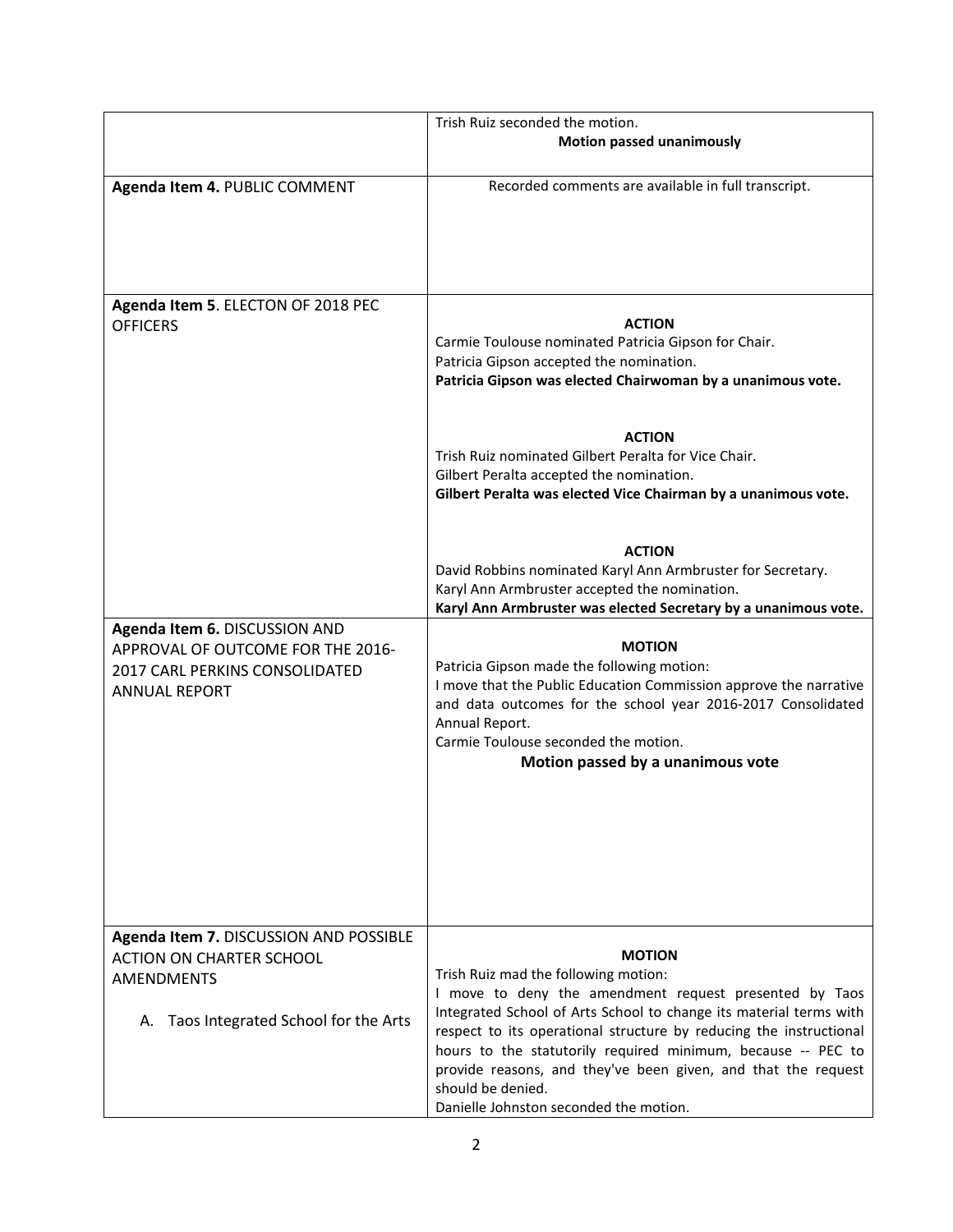|                                                                                             | <b>Motion does not pass</b><br>(Peralta, Ruiz, Johnston, and Crone voted yes; Robbins,<br>Armbruster, Gipson, Caballero and Toulouse voted no)                                                                                                                                                                                                                                                                                                                                                                                                                                                                                                                                                                                                                                                                                                                                                                                                                                                                                                                                                                                                                                                                                                                                                                                                                        |
|---------------------------------------------------------------------------------------------|-----------------------------------------------------------------------------------------------------------------------------------------------------------------------------------------------------------------------------------------------------------------------------------------------------------------------------------------------------------------------------------------------------------------------------------------------------------------------------------------------------------------------------------------------------------------------------------------------------------------------------------------------------------------------------------------------------------------------------------------------------------------------------------------------------------------------------------------------------------------------------------------------------------------------------------------------------------------------------------------------------------------------------------------------------------------------------------------------------------------------------------------------------------------------------------------------------------------------------------------------------------------------------------------------------------------------------------------------------------------------|
|                                                                                             | <b>MOTION</b><br>Carmie Toulouse made the following motion:<br>Madam Chair, I move to approve the amendment request<br>presented by Taos Integrated School of the Arts to change its<br>material terms to correct a mistake in -- a clerical error in the<br>charter with respect to the operational structure on the number of<br>hours required.<br>Carlos Caballero seconded the motion.<br><b>Motion passed</b><br>(Robbins, Armbruster, Gipson, Caballero and Toulouse voted yes;<br>Peralta, Johnston, Crone, and Ruiz voted no)                                                                                                                                                                                                                                                                                                                                                                                                                                                                                                                                                                                                                                                                                                                                                                                                                                |
| Agenda Item 8. REPORT FROM OPTIONS<br>FOR PARENTS & THE CHARTER SCHOOL<br><b>DIVISION</b>   | Recorded comments are available in full transcript.                                                                                                                                                                                                                                                                                                                                                                                                                                                                                                                                                                                                                                                                                                                                                                                                                                                                                                                                                                                                                                                                                                                                                                                                                                                                                                                   |
| Agenda Item 9. CAP FOR FINANCIAL<br><b>CONCERNS</b>                                         | Recorded comments are available in full transcript.                                                                                                                                                                                                                                                                                                                                                                                                                                                                                                                                                                                                                                                                                                                                                                                                                                                                                                                                                                                                                                                                                                                                                                                                                                                                                                                   |
| Agenda Item 10. DISCUSSION AND<br>POSSIBLE ACTION ON ACADEMIC<br><b>IMPROVEMENT PLANS</b>   | Recorded comments are available in full transcript.                                                                                                                                                                                                                                                                                                                                                                                                                                                                                                                                                                                                                                                                                                                                                                                                                                                                                                                                                                                                                                                                                                                                                                                                                                                                                                                   |
| Agenda Item 11. DISCUSSION AND<br>POSSIBLE ACTION ON CARINOS DE LOS<br>NINOS CHARTER SCHOOL | <b>MOTION</b><br>Patricia Gipson made the following motion:<br>I move that the PEC require that Cariños De Los Niños School take<br>corrective action to address all the issues of noncompliance related<br>to the school's academic, financial, and organizational<br>performance; specifically, that the school must, one, immediately<br>come into compliance by adhering to all of the terms of the<br>financial Corrective Action Plan as set forth at our November 17th,<br>2018 -- 2017, sorry -- PEC meeting by submitting all past due<br>reports no later than February 15th, 2018, which are required, to<br>include the monthly reports on student enrollment, including<br>updates on the number of withdrawals, enrollments; and, second,<br>action taken to improving, financial management, budget<br>adjustments required to adjust for the growth that has not<br>materialized for repayments for prior year repayments. And<br>updated year-end position forecasts. 2. Meet with the CSD staff at<br>the PED office in Santa Fe on February 20th, 2018, to discuss all<br>outstanding noncompliance such that the school is able to clear all<br>findings, including ensuring that all employees' files contain all the<br>required and valid licensure and experience verification,<br>documentation, found during the PED's Audit and Accounting |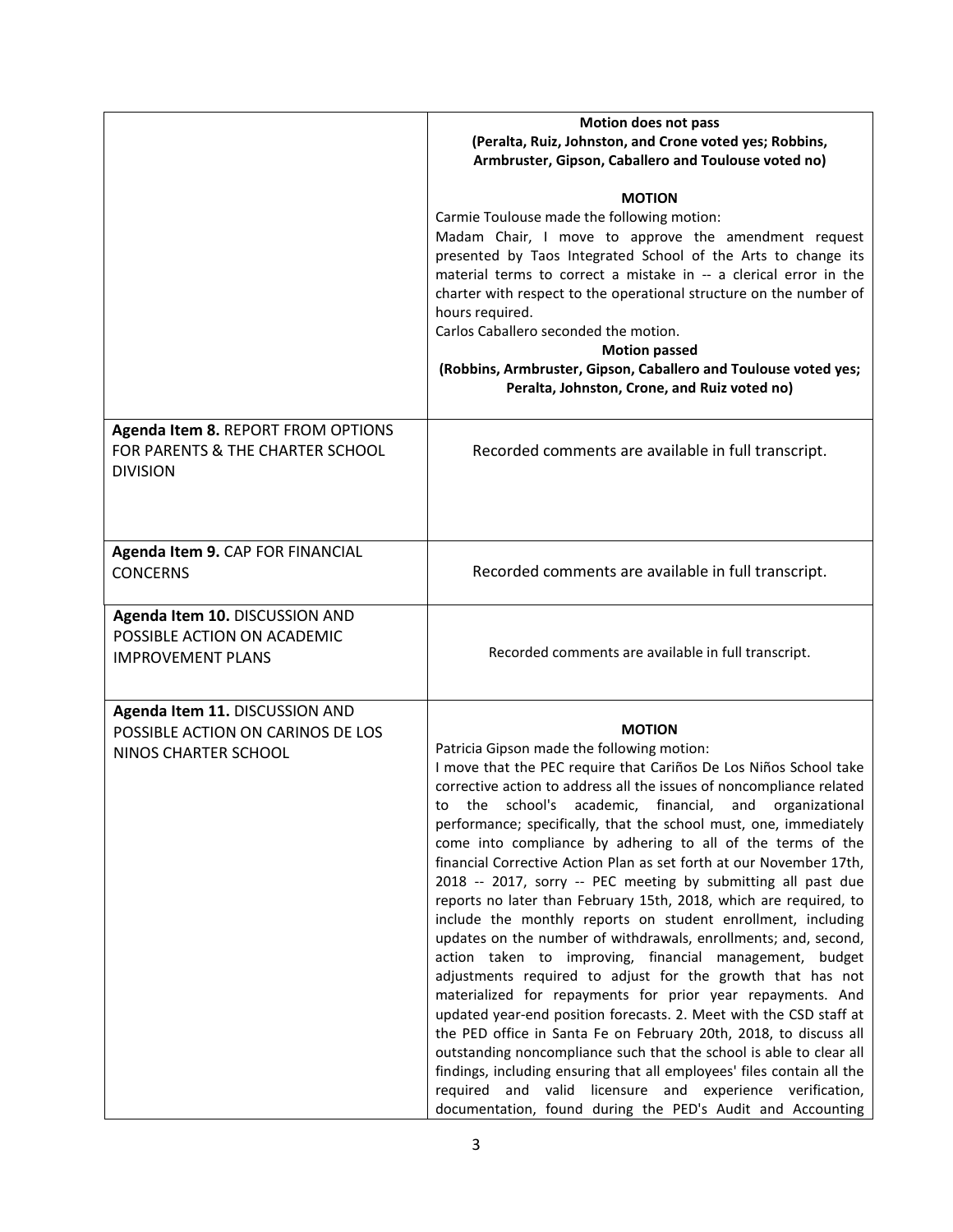|                                                                                                           | Bureau's Training and Experience Audit, and come into compliance<br>on or before a second site visit to be conducted on April 9th, 2018.<br>No later than February 28th, 2018, the school must submit to PED a<br>budget that reflects all outstanding budget maintenance through<br>January 2018 and/or pending board approval and all monthly<br>reports completed, submitted, and verified, including the cash<br>report, which will enable the school to end the year with a positive<br>balance. 4. No later than February 28th, 2018, the school must<br>submit as part of its monthly financial reports bank reconciliations<br>for all outstanding months since July 1st of 2017. Ensure that all<br>governing board members complete the training for which they are<br>currently registered. This is now 6. If the school fails to meet -- I'm<br>sorry. Let me make this No. 6. By February 16th, submit to PEC<br>revised governance screening and selection process for board<br>members that removes the school leader entirely from the<br>selection and recruitment process. And, 7. If the school fails to<br>meet any of the deadlines established, the CSD will notify the PEC<br>and recommend the PEC issue a Notice of Intent to Revoke the<br>charter.<br>Trish Ruiz seconded the motion.<br><b>Motion passed</b><br>(Robbins, Armbruster, Gipson, Toulouse, Peralta, Johnston, Crone,<br>and Ruiz voted yes; Caballero abstained) |
|-----------------------------------------------------------------------------------------------------------|-----------------------------------------------------------------------------------------------------------------------------------------------------------------------------------------------------------------------------------------------------------------------------------------------------------------------------------------------------------------------------------------------------------------------------------------------------------------------------------------------------------------------------------------------------------------------------------------------------------------------------------------------------------------------------------------------------------------------------------------------------------------------------------------------------------------------------------------------------------------------------------------------------------------------------------------------------------------------------------------------------------------------------------------------------------------------------------------------------------------------------------------------------------------------------------------------------------------------------------------------------------------------------------------------------------------------------------------------------------------------------------------------------------------------------------------------------------|
| Agenda Item 12. DISCUSSION AND<br>POSSIBLE ACTION ON THE 2018 NEW<br><b>CHATER SCHOOL APPLICATION KIT</b> | <b>MOTION</b><br>Trish Ruiz made the following motion:<br>I move to approve the 2018 Annual Application Kit, as presented in<br>the material for today's meeting, with the changes discussed on the<br>record today.<br>David Robbins seconded the motion.<br>Motion passes unanimously.                                                                                                                                                                                                                                                                                                                                                                                                                                                                                                                                                                                                                                                                                                                                                                                                                                                                                                                                                                                                                                                                                                                                                                  |
| Agenda Item 13. GOVERNANCE REPORTING<br><b>CONCERNS AND NON-COMPLIANCE</b>                                | Recorded comments are available in full transcript.                                                                                                                                                                                                                                                                                                                                                                                                                                                                                                                                                                                                                                                                                                                                                                                                                                                                                                                                                                                                                                                                                                                                                                                                                                                                                                                                                                                                       |
| Agenda Item 14. DISCUSSION AND<br>POSSIBLE ACTION ON POLICIES AND<br>PROCEDURES FOR ADDING A SCHOOL SITE  | <b>MOTION</b><br>Patricia Gipson made the following motion:<br>So I move that the PEC adopt the polic- -- well, no, it's the checklist<br>for Commencement of Operation for -- So a New School Site                                                                                                                                                                                                                                                                                                                                                                                                                                                                                                                                                                                                                                                                                                                                                                                                                                                                                                                                                                                                                                                                                                                                                                                                                                                       |